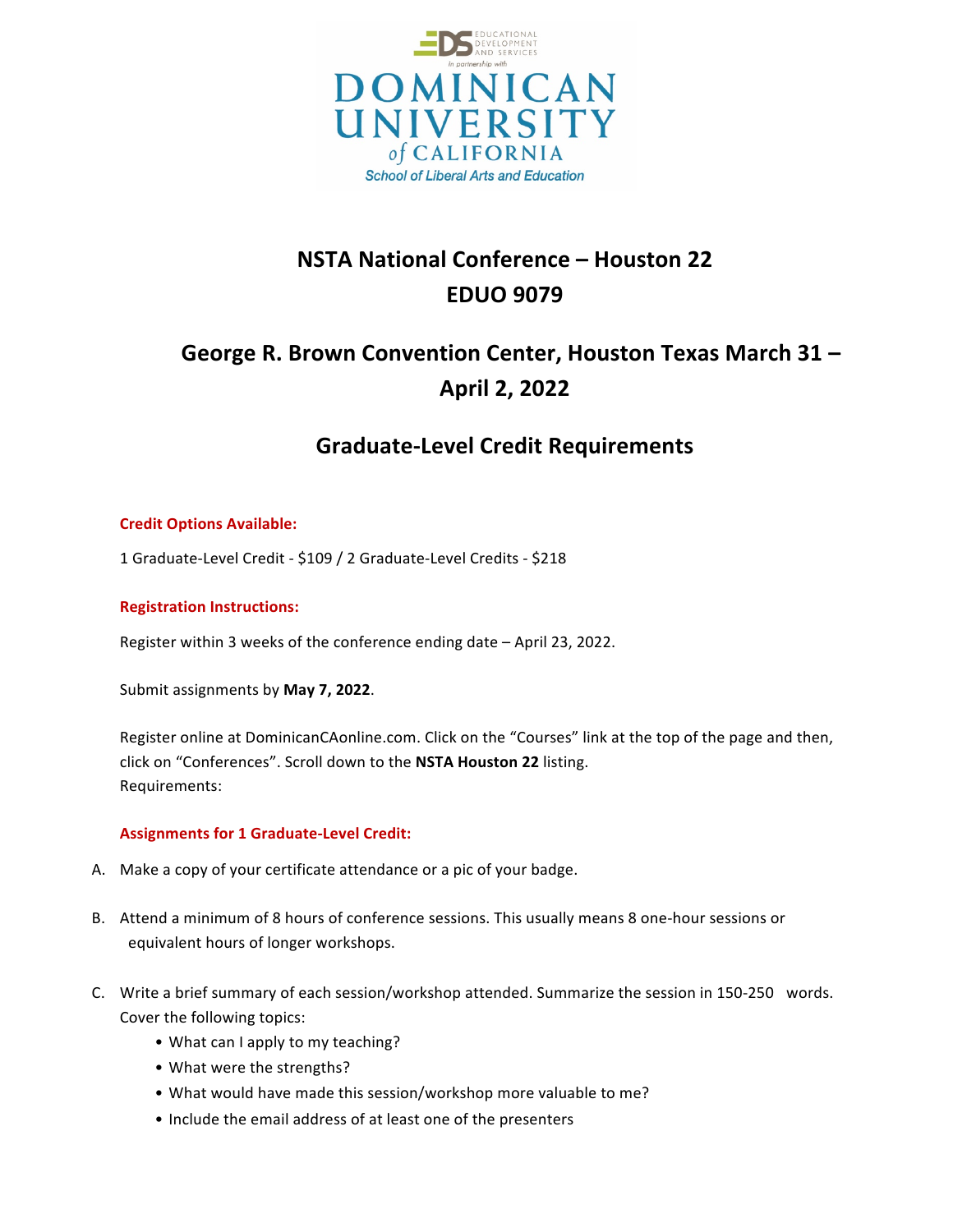#### Assignments for 2 Graduate-Level Credits: (In addition to requirements above)

- A. Attendance at 5 additional hours of conference sessions. (Write-up each session as above)
- B. Attend at least 1 keynote session. Write a 2 page reflection on the implicationsof the presentation for education focusing on your school community in particular.
- D. Share your conference experience! Introduce the ideas from the conference to either
	- o Your Classroom Curriculum
	- o A Faculty Presentation
	- o Training of Staff
	- o Department Sharing
	- o PTA Presentation
	- o Other

Write up or design a presentation that you can use to share your conference ideas this group of people. 

#### **FAQ:**

- $\diamond$  What if there is an item on the syllabus that was not on the conference agenda? Send a quick emailto the instructor and we will make substitutions.
- \* What are Vendor Mini-Sessions? Vendor Mini-Sessions are the short classes that are provided by the vendors inside the exhibit hall. Most companies have chairs set up and offer several per day to explain new software or new product features.
- $\diamond$  **I** missed the keynote, now what? Send a quick email to the instructor and we will make *substitutions.*

## Submitting Work:

Submit assignments May 7, 2022

Send your documents as attachments with a message to the following email address:

Lisa@DominicanCAonline.com

\* Title your message with your last name and the course number.